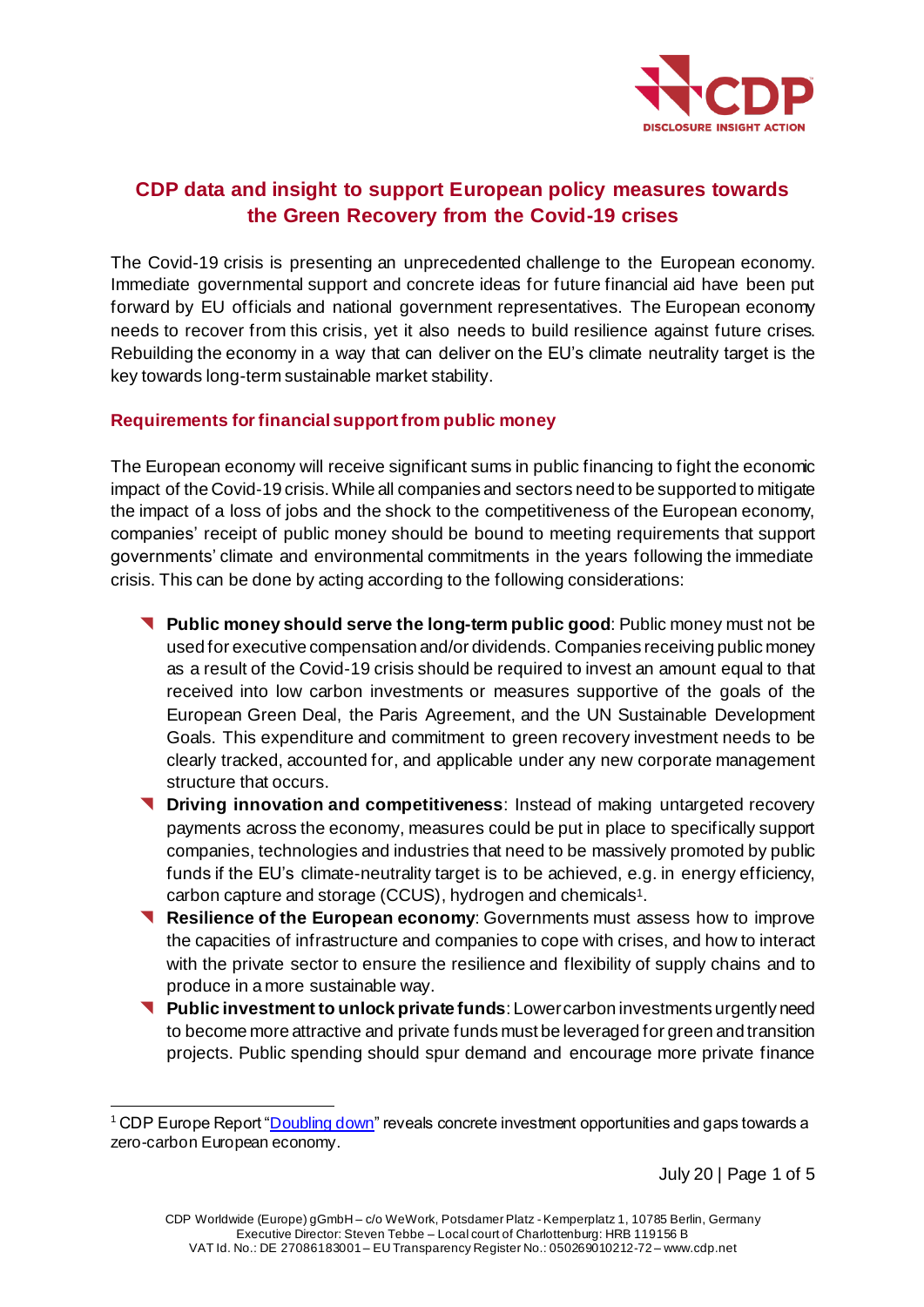

both across Europe and towards the people and regions most impacted by this crisis and the transition to a zero-carbon, resource-neutral European economy and society.

✓ *European policymakers and financial institutions should monitor and measure private spending during and after the crisis, ensuring that companies do not use the public money received for distribution to their shareholders. Companies should implement measures in line with, or investments in technologies that will help deliver on, the European Green Deal, Paris Agreement and SDGs. Recipients of these funds should have to clearly account for which areas they were, are and will be allocated to.*

## **Data and insight to monitor public money deployment by companies and local governments**

- **T** For 20 years, CDP has measured and tracked private sector and local government measures towards a zero-carbon, resource efficient economy.
- The data from [corporates](https://www.cdp.net/en/guidance/guidance-for-companies#6c84d1acb017e380e18853ad8966994a) and [subnational governments](https://www.cdp.net/en/guidance/guidance-for-cities#e255a8d88d3457a3f65bfad1449320da) covers areas like emissions targets and reduction activities, low carbon research and development, climate governance, and entities' long-term adaptation plans.
- We are the largest global disclosure system and database and work under a charitable mission. This means that our data are public and used for the public good.
- **CDP** Europe has been a grateful recipient of European Commission funding since 2012 and we seek to put the data and insight at the service of EU, national and sub-national policymaking.
- In the absence of and in addition to EU Taxonomy related disclosures, CDP data are available and ready to serve governments.
- ✓ *We can give access to the CDP database, including guidance for analysis, and provide tailored data sets according to the needs of the European Commission, national Ministries, governmental agencies, supervisors and local governments.*
- ✓ *We can also support with and advise on concrete criteria that policymakers could attach to public funds*:

#### **Counterparty demands for companies receiving public money**

- Publicly disclose to their investors and government of the country of headquarters. Companies who do not yet disclose [\(scored "F" by CDP\)](https://www.cdp.net/en/companies/companies-scores) should report data to CDP at least to the minimum questionnaire in the 2020 disclosure cycle and to the full questionnaire no later than by 2021.
- Build and publicly commit to a net-zero 2050 strategy. To do so, companies can join th[e Business Ambition for 1.5 C](https://www.unglobalcompact.org/take-action/events/climate-action-summit-2019/business-ambition) initiative, the UN-backed campaign.

July 20 | Page 2 of 5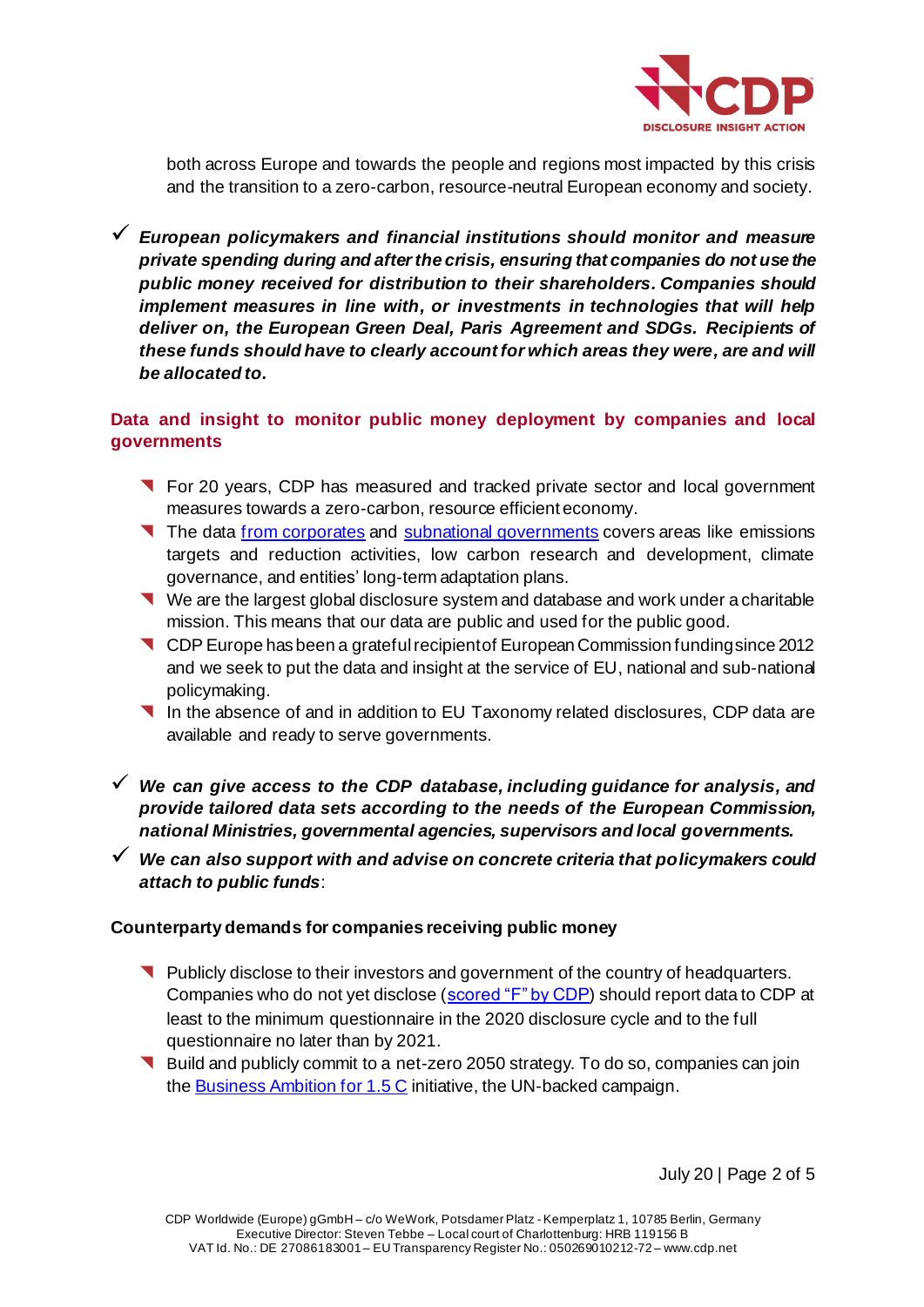

- Align corporate pension plans with the Paris Agreement's well below 2-degree goal. [Climetrics](https://www.cdp.net/en/investor/climetrics) can help evaluate how well those pension plans are aligned with a low carbon economy.
- Commit to setting a science-based target for reducing their emissions (an SBT) through the Science Based Targets initiative by 2021, which then needs to be approved by 2023.
- Use 100% renewable electricity or publicly commit to this target by 2021, for which the [RE100](http://www.there100.org/) initiative provides a framework.
- Disclose data through CDP to their investors on water security, if requested by CDP, and put in place a target to reduce their overall water withdrawals.
- Disclose data through CDP to their investors on forests, if requested by CDP.
- Improvement of [a company's CDP](https://6fefcbb86e61af1b2fc4-c70d8ead6ced550b4d987d7c03fcdd1d.ssl.cf3.rackcdn.com/cms/guidance_docs/pdfs/000/000/233/original/Scoring-Introduction.pdf?) score to at least a B within two years to show the company's management of climate-related impacts and risks.
- In cases where public funds could be tied to pushing decarbonization strategies and minimum volumes of capital in future investment, firms' should disclose their investments in low carbon technology (% of CAPEX / low carbon R&D) through CDP, in order for EU policymakers to have a comparable view across high impact sectors.

## ✓ *CDP is the available and only mechanism for collecting, tracking and measuring this data and commitments, and we already engage over 2200 companies in Europe annually.*

### **Counterparty demands for financial institutions receiving public money**

- Publicly disclose to investors TCFD compliant environmental data (including Scope 3 emissions) by responding to CDP Financial Institution questionnaire by the 2021 cycle at the latest.
- Support environmental disclosure by becoming a signatory of th[e CDP investor](https://www.cdp.net/en/investor)  [initiative](https://www.cdp.net/en/investor) and **The Investor Agenda**.
- Invite their clients to respond to CDP environmental questionnaires if appropriate.
- Publish publicly the temperature of their investment portfolio.
- Use Climetrics to score their investment fund.
- Commit to setting a science-based target by 2021.
- Benchmark the performance of their funds to low carbon indices.
- Support the implementation of a significant carbon and water price.

✓ *CDP is the available and only mechanism for collecting, tracking and measuring this data and commitments, and we have started engaging over 250 financial institutions in the 2020 disclosure cycle.* 

July 20 | Page 3 of 5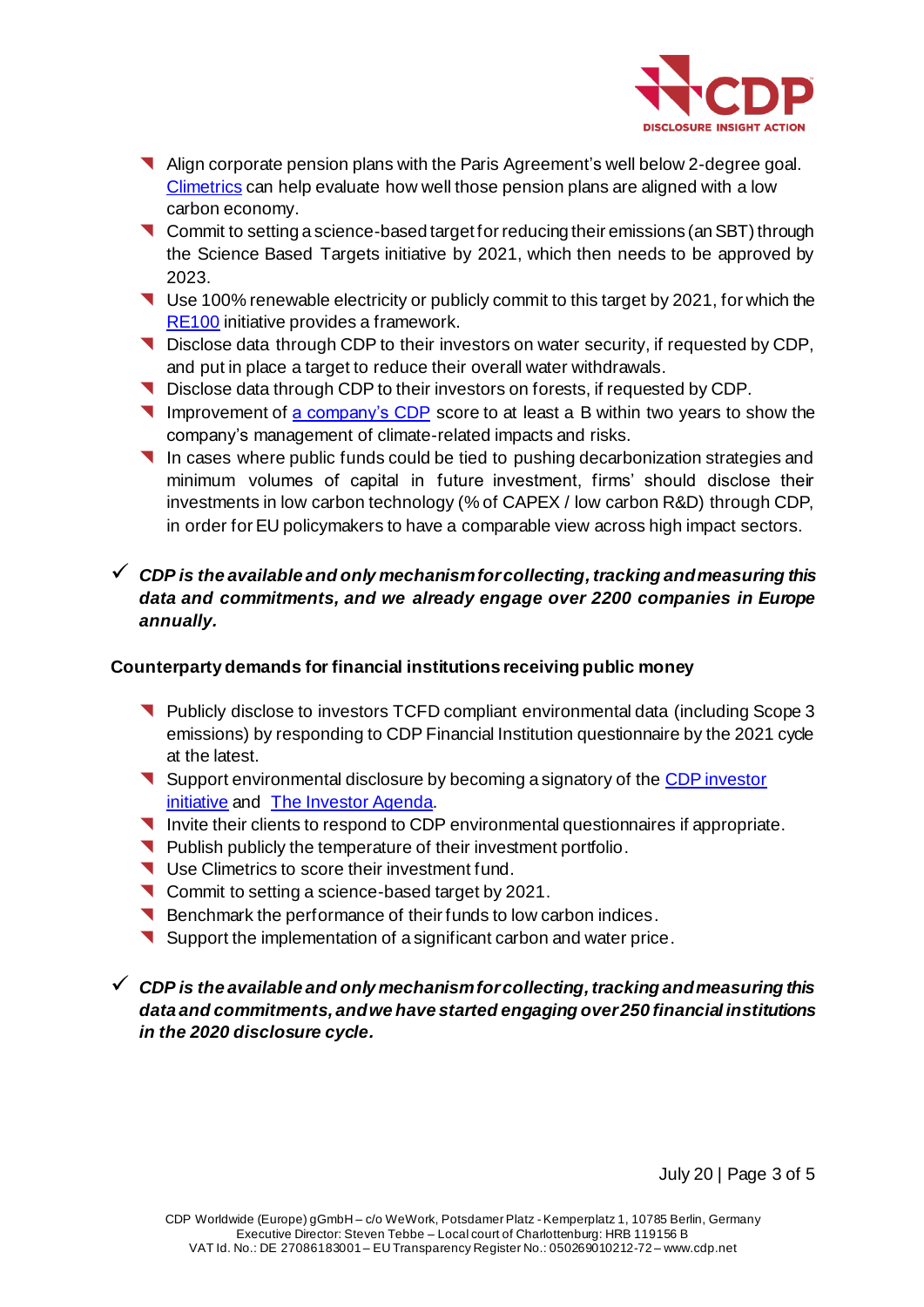

### **Counterparty demands for subnational governments receiving public money**

- Publicly disclose their environmental data to CDP by the 2021 disclosure cycle at the latest.
- **T** For the purpose of this disclosure, quantify and report at a minimum all Scope 1 and Scope 2 emissions, which are GHG emissions from sources located within the city boundary (scope 1) and GHG emissions occurring as a consequence of the use of gridsupplied electricity, heat, steam and/or cooling within the city boundary (scope 2). Where possible, cities should be encouraged to include figures for the sectors of industrial processes and product use (IPPU), agriculture forestry and other land use (AFOLU); indirect emissions (Scope 3); and/or any work on consumption-based inventories.
- By 2021, commit to setting a science-based target for emissions reductions, which is in line with the Science Based Targets Network (SBTn).
- By 2021, commit to setting 100% city-wide renewable energy targets by 2050 at the latest.
- **T** Conduct and disclose vulnerability assessments to provide estimation of the risks, hazards or vulnerability associated to climate change in their jurisdiction.
- By 2021, develop city-wide climate action plans that consider both mitigation and adaptation. Where possible, these plans should address water security, waste and circular economy, food and deforestation with a view at cattle production, and green public procurement.

## ✓ *CDP is the available mechanism for collecting, tracking and measuring this data and commitments, and we already engage 840 cities and regions in Europe annually.*

**Please get in touch** with us to discuss how we can put CDP public data and insight at your service to support the European Green Recovery.

| Mona Freundt              |
|---------------------------|
| Policy Engagement Manager |
| +49 30 629033 141         |
| mona.freundt@cdp.net      |
|                           |

CDP Europe c/o WeWork Kemperplatz 1 - Potsdamer Platz 10785 Berlin

Mirjam Wolfrum Director Policy Engagement +32 2 880 04 37 [mirjam.wolfrum@cdp.net](mailto:mirjam.wolfrum@cdp.net)

CDP Europe c/o Finance Watch Rue Ducale 67/b3 1000 Brussels

July 20 | Page 4 of 5